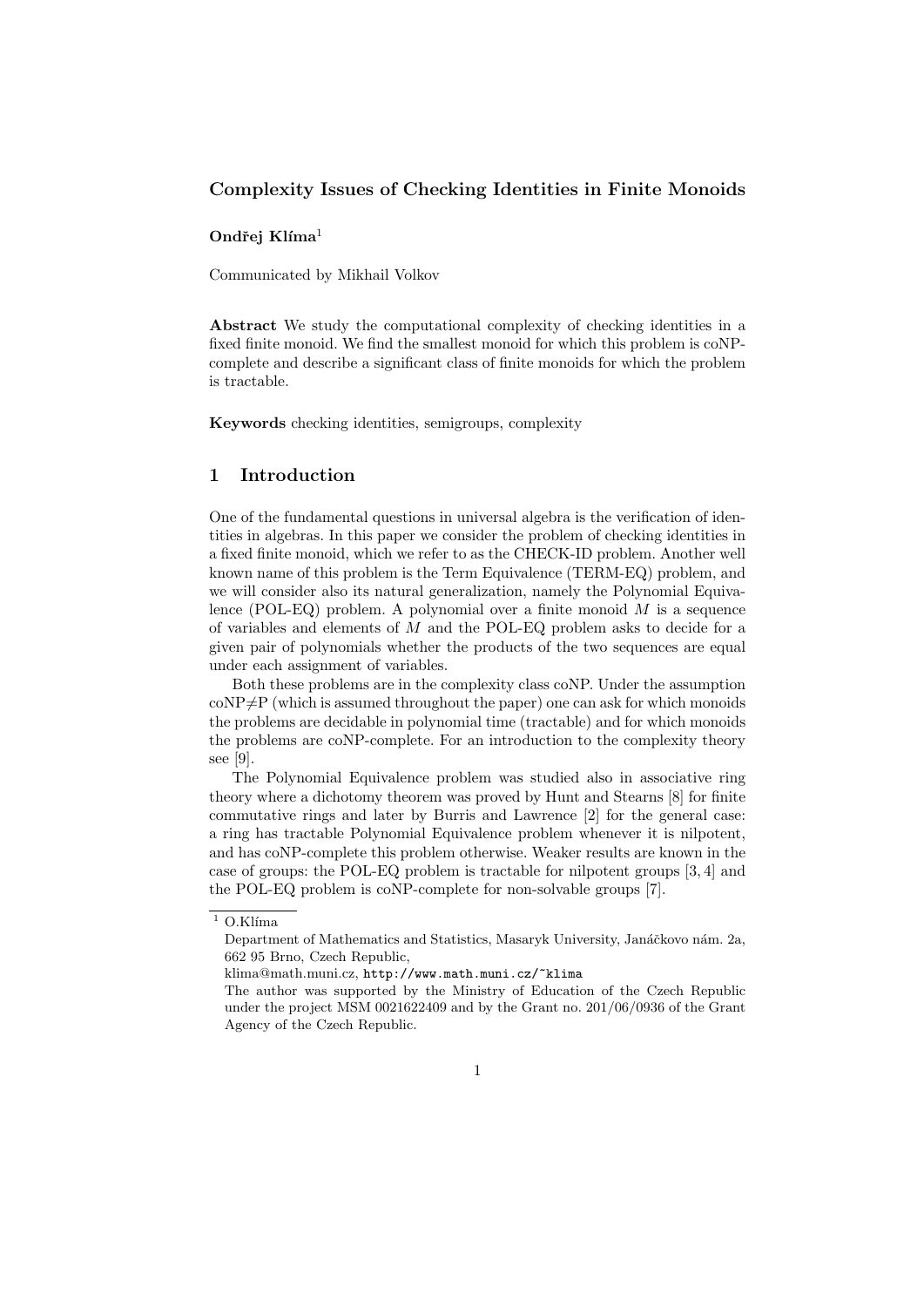In the case of semigroups and monoids there are some results concerning completely 0-simple semigroups and matrix semigroups over finite fields [10, 12, 13]. In [14] Szabó and Vértesi have proved hardness of the CHECK-ID problem for the monoid of 2  $\times$  2 matrices over  $\mathbb{Z}_2$  and have asked for a smaller example of such a semigroup. In this paper we describe the smallest monoid with this property, namely the six-element monoid which is called Brandt monoid in the literature. The fact that the Brandt monoid has coNP-complete CHECK-ID problem was independently observed by Seif [11].

## 2 Preliminaries

The free monoid over an arbitrary alphabet  $A$  is denoted  $A^*$ . The neutral element of every monoid is denoted 1.

Let  $M$  be a finite monoid and  $\mathcal X$  be a countable set of variables. The elements from  $\mathcal{X}^*$  and  $(M \cup \mathcal{X})^*$  are called *terms* and *polynomials*, respectively. A substitution is an arbitrary mapping  $\sigma : \mathcal{X} \to M$ . For a given substitution σ we denote by the same symbol σ also the unique extension to the morphism  $\sigma : (M \cup \mathcal{X})^* \to M$  which behaves as an identity on elements from M. We say that two terms (or polynomials) u, v are equivalent in M if  $\sigma(u) = \sigma(v)$  for every substitution  $\sigma : \mathcal{X} \to M$ . An *identity*  $u = v$  is a pair of terms, i.e.  $u, v \in \mathcal{X}^*$ , and we say that this identity is valid in the monoid  $M$  if the terms  $u$  and  $v$  are equivalent in M.

We are interested in the problem of checking the validity of identities in a fixed finite monoid M and in the generalization of this problem to the case of polynomials.

 $CHECK-ID(M)$ Instance: An identity, i.e. a pair of terms,  $u = v$ , where  $u, v \in \mathcal{X}^*$ . Question: Is the identity  $u = v$  valid in M?

When we consider polynomials instead of terms, we obtain the following generalization.

 $POL-EQ(M)$ Instance: A pair of polynomials  $u, v \in (M \cup \mathcal{X})^*$ . Question: Are these polynomials equivalent in  $M$ ?

We should point out that for every monoid  $M$  we have the individual problem CHECK-ID $(M)$  and the individual problem POL-EQ $(M)$ . In other words, for different monoids we have different problems CHECK-ID (and POL-EQ respectively) for which we can obtain different results concerning their complexity. Further, the monoid  $M$  is not a part of an instance, i.e. its order  $|M|$  can be used as a constant when we calculate time complexity of algorithms solving our problems. The time complexity function of a considered algorithm is a function which maps each natural number  $n$  to the maximum number of steps which the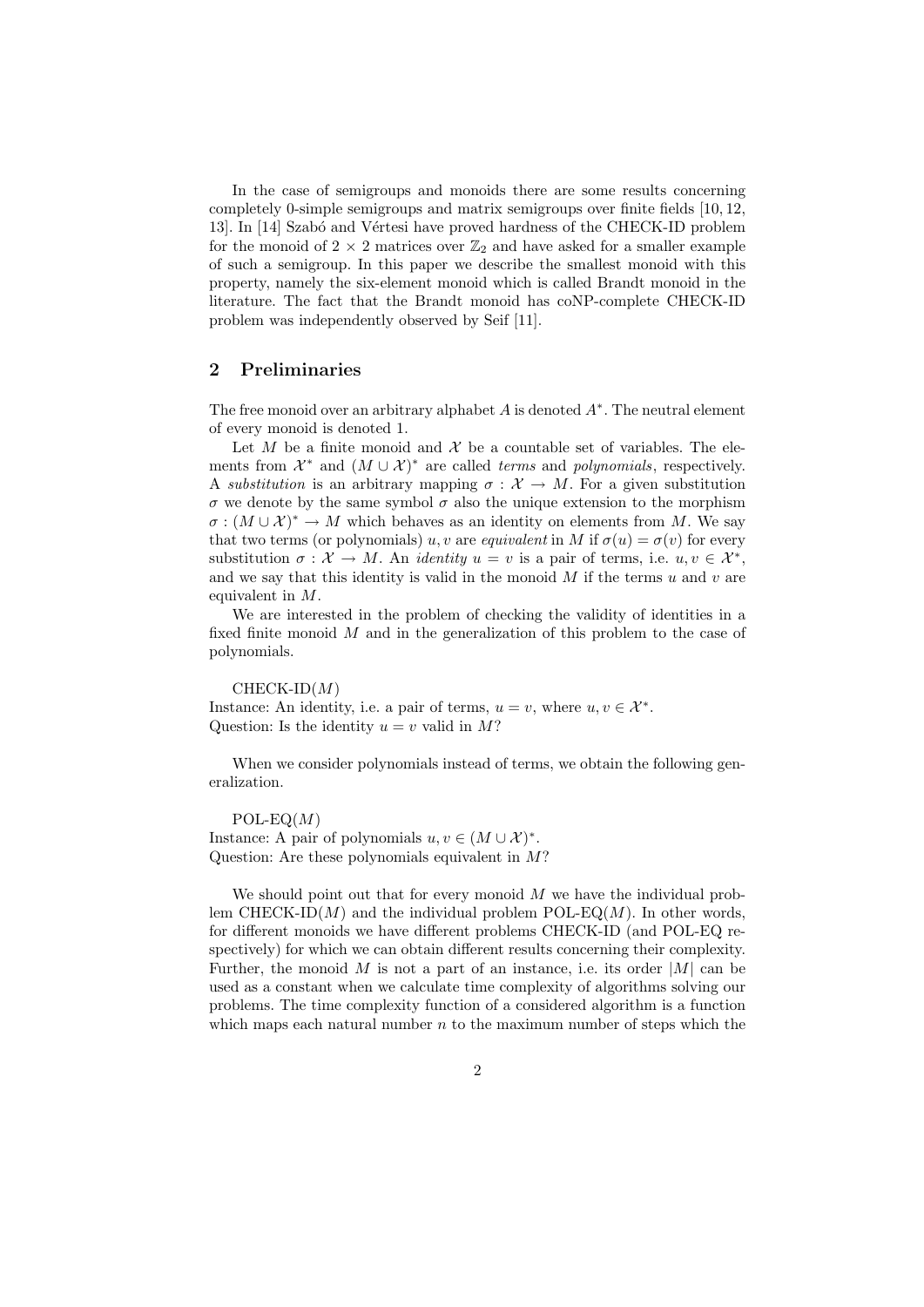algorithm makes on an input of size n. In our problems  $CHECK-ID(M)$  and POL-EQ(M) the size of an input, i.e. size of an instance, is simply the sum of the lengths of the given terms and polynomials, respectively.

Note also that each instance of the  $CHECK-ID(M)$  problem is an instance of the POL-EQ $(M)$  problem. This means that there is a trivial polynomial-time reduction from CHECK-ID $(M)$  to POL-EQ $(M)$ .

A basic idea for solving the POL-EQ $(M)$  problem is to consider its complement, which is trivially in NP; therefore the  $POL-EQ(M)$  problem (and hence also the CHECK-ID $(M)$  problem) is in the complexity class coNP. When dealing with the complement of the  $POL-EQ(M)$  problem, we are looking for a morphism which distinguishes the given pair of polynomials. So we can take all possible pairs of different elements of the monoid and ask whether there is a morphism which maps the given pair of polynomials to the pair of elements. This idea leads us to consider the problem of solving equations in the monoid M.

#### $EON(M)$

Instance: A pair of polynomials  $u, v \in (M \cup \mathcal{X})^*$ . Question: Does there exist a substitution  $\sigma : \mathcal{X} \to M$  such that  $\sigma(u) = \sigma(v)$ ?

 $2T$ -EQN $(M)$ 

Instance: A pair of polynomials  $u, v \in (M \cup \mathcal{X})^*$  and a pair of elements  $m, n \in M$ . Question: Does there exist a substitution  $\sigma : \mathcal{X} \to M$  such that  $\sigma(u) = m$  and  $\sigma(v) = n?$ 

The previous observation can then be formulated in the following way.

**Lemma 1.** Let M be a finite monoid such that the  $2T$ -EQN(M) problem is decidable in polynomial time. Then the  $POL-EQ(M)$  and  $EQN(M)$  problems are also decidable in polynomial time.

*Proof.* Let A be a polynomial algorithm solving the  $2T-EQN(M)$  problem. Let  $u, v$  be an instance of the POL-EQ(M) problem. Then for every pair  $m, n$  of different elements of  $M$  we use the algorithm  $A$  to find whether there is a morphism  $\sigma$  such that  $\sigma(u) = m$  and  $n = \sigma(v)$ . If there is such a morphism then  $\sigma(u) \neq \sigma(v)$  and polynomials u, v are not equivalent. Conversely, if there is no such morphism for every choice of m and n then polynomials  $u, v$  are equivalent. Time complexity of our algorithm is bounded by  $|M|^2$  times the complexity of the algorithm  $A$ . Since  $|M|$  is a constant, we have a polynomial algorithm for the POL-EQ $(M)$  problem.

For the  $EON(M)$  problem we just consider the instances of the  $2T-EON(M)$ problem of the form  $u, v, m, m$ , where m is an arbitrary element of M.  $\Box$ 

We adopt some notation from combinatorics on words. We say that a polynomial  $u \in (M \cup \mathcal{X})^*$  is a *factor* of a polynomial  $v \in (M \cup \mathcal{X})^*$  if  $v = sut$  for some polynomials  $s, t \in (M \cup \mathcal{X})^*$ . We speak about *prefix* when s is the empty word and suffix when t is the empty word. For an arbitrary polynomial  $u \in (M \cup \mathcal{X})^*$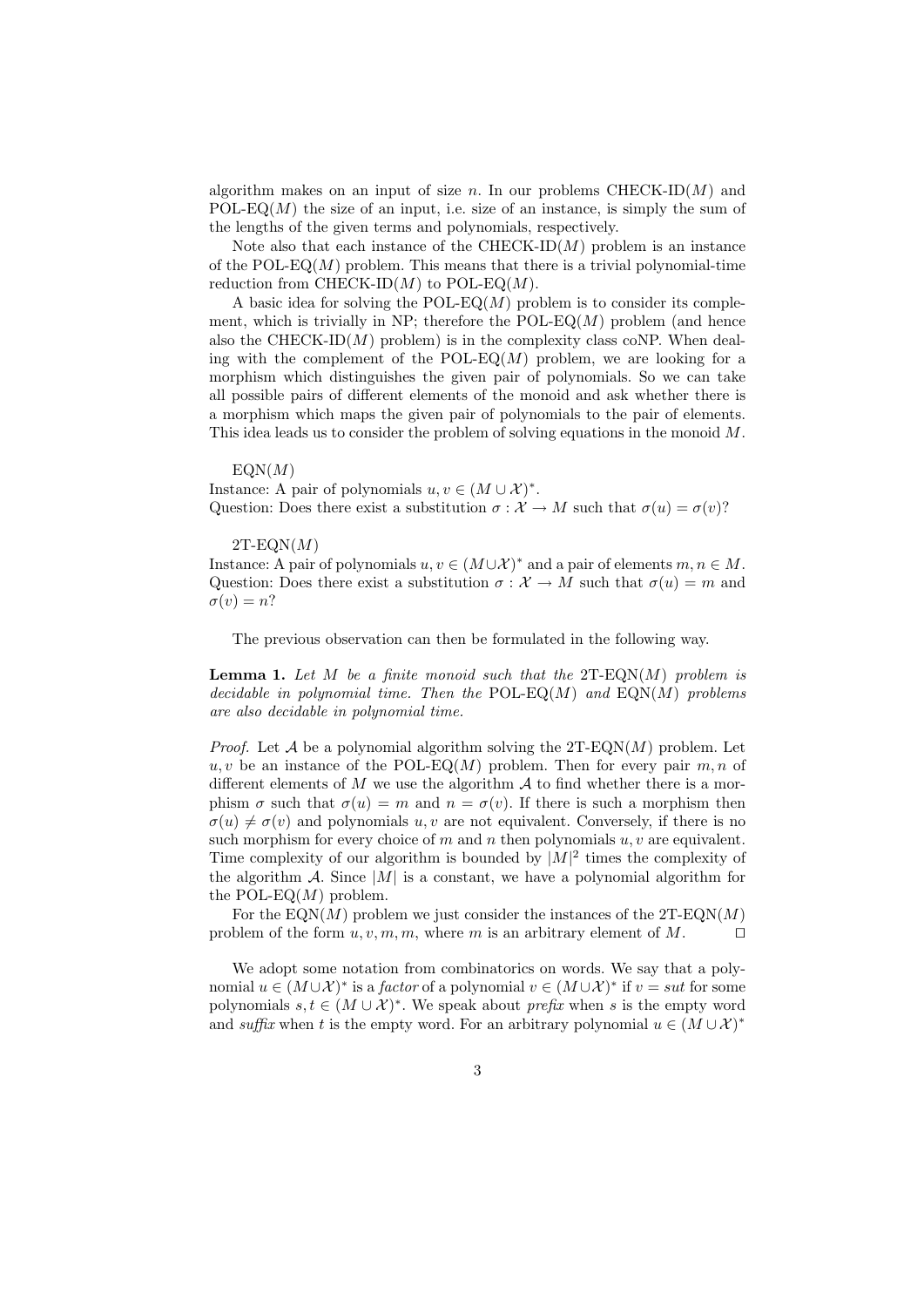we denote by  $c(u)$  the *content* of u, i.e. the set of all variables from X which occur in u.

We denote by  $E(M)$  the set of all idempotents of a monoid M, i.e.  $E(M)$  =  ${e \in M \mid e^2 = e}.$  We will use standard notions from semigroup theory like Green's relations  $\mathcal{J}, \mathcal{R}, \mathcal{L}$  and  $\mathcal{H}$  (see e.g. chapter 2 in [5]). As usually, for  $a \in M$  we denote  $\mathcal{J}_a$  the set of all elements  $\mathcal{J}\text{-related to }a$ , i.e.  $\mathcal{J}_a = \{b \mid a \in M\}$  $M bM = M aM$ . We will also use the following lemma.

**Lemma 2** ([5] Proposition 2.3.3). Let M be a finite monoid. If  $e, f \in E(M)$ ,  $e \mathcal{L} f$  then  $ef = e$ .

A central role in the paper is played by the following two monoids which are well-known from the literature. They are important because they are minimal ones outside some natural classes of monoids.

We define the Brandt monoid  $B_2^1$  and the monoid  $A_2^1$  by their presentations:

$$
B_2^1 = \langle a, b \mid a^2 = b^2 = 0, aba = a, bab = b \rangle
$$
 and  
 $A_2^1 = \langle a, b \mid a^2 = a, b^2 = 0, aba = a, bab = b \rangle.$ 

Both  $B_2^1$  and  $A_2^1$  have six elements 1, a, b, ab, ba and 0 and they have the same Green's relations. The structure of the monoids can be viewed in Figure 1 where



**Fig. 1.** The structure of the monoids  $B_2^1$  and  $A_2^1$ .

we use egg-boxes to visualize relations between elements. (Each row represents an  $R$ -class, each column an  $\mathcal{L}$ -class and each cell an  $\mathcal{H}$ -class. Each egg-box is a J-class and egg-boxes are ordered by  $\leq_{\mathcal{J}}$  in the usual way.) The property which distinguishes the monoids  $B_2^1$  and  $A_2^1$  is that the set of all idempotents in  $B_2^1$ , i.e.  $E(B_2^1) = \{0, ab, ba, 1\}$ , forms a submonoid of  $B_2^1$  but the set of all idempotents of  $A_2^1$ , i.e.  $E(A_2^1) = \{0, a, ab, ba, 1\}$ , does not. On the other hand, a common property of  $B_2^1$  and  $A_2^1$  is that  $s^3 = s^2$  for each element s, and hence  $s^2$  is an idempotent for each s. Altogether, we can distinguish these two monoids by an identity  $(x^2y^2)^2 = x^2y^2$  which is satisfied in  $B_2^1$  but it is not satisfied in  $A_2^1$ .

Any set of identities naturally corresponds to the class of all monoids which satisfy these identities. We call these classes varieties and these are exactly the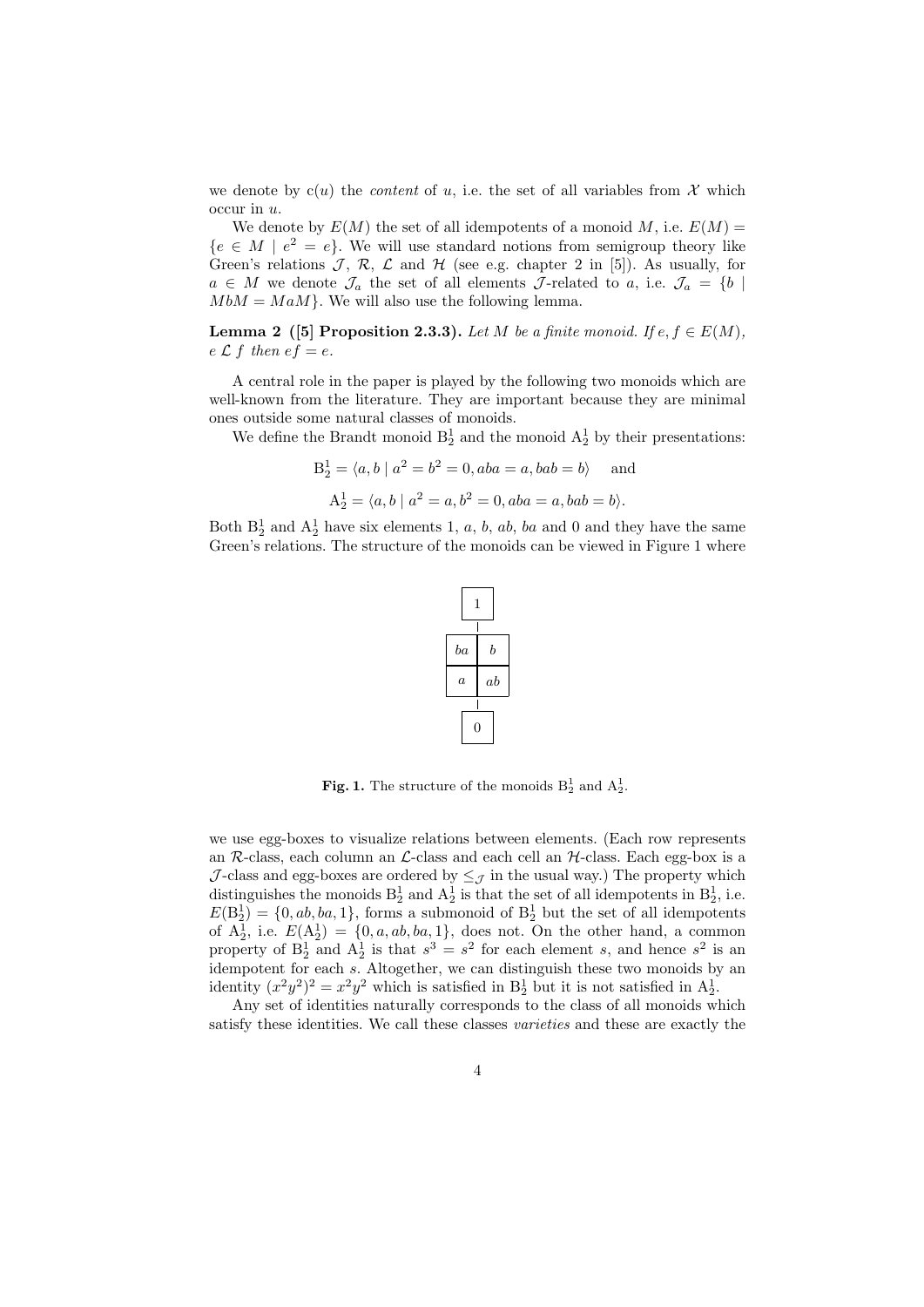classes of monoids closed under taking submonoids, morphic images and products. For a monoid M we denote by  $\langle M \rangle$  the smallest variety which contains the monoid  $M$ . From this point of view, the CHECK-ID $(M)$  problem is just the so-called identity problem for the variety  $\langle M \rangle$ .

Other natural classes of finite monoids, so-called pseudovarieties, are closed under taking submonoids, morphic images and finite products. In this paper we will work just with the pseudovariety  $\mathbf{DO} \cap \overline{\mathbf{G_{NIL}}}$  which is given by the following property:  $M \in \mathbf{DO} \cap \overline{G_{\text{NIL}}}$  if and only if every subgroup of M is nilpotent and for every  $e, f \in E(M)$  such that  $e \mathcal{J} f$  we have  $e f \in E(M) \cap \mathcal{J}_e$ .

### 3 The Smallest Monoid with Hard CHECK-ID Problem

We modify the methods from [1] which were used for solving of equations. First of all, we improve the original proof of NP-hardness of the  $EQN(B_2^1)$  problem to the case of the CHECK-ID $(B_2)$  problem.

# **Proposition 3.** The CHECK-ID( $B_2^1$ ) problem is coNP-complete.

*Proof.* Recall that the set of all idempotents  $\{0, ab, ba, 1\}$  forms a submonoid of  $B_2^1$  and  $s^3 = s^2$  is an idempotent for each element  $s \in B_2^1$ .

We show a polynomial reduction from the NP-complete problem 1-in-3-SAT (called the *exactly-one-in-three satisfiability problem* in the literature — see [9]) into the coTERM-EQ( $B_2^1$ ) problem. An instance of the 1-in-3-SAT problem is a conjunction  $\Phi = \Phi_1 \wedge \Phi_2 \wedge \cdots \wedge \Phi_k$  of clauses and each clause  $\Phi_r$ ,  $1 \leq r \leq k$ , is of the form  $l_1 \vee l_2 \vee l_3$ , where  $l_j$ ,  $1 \leq j \leq 3$ , is a *literal* (i.e.  $l_j$  is a Boolean variable X from the set Var or its negation  $\neg X$ ). A valuation is a mapping  $\nu : Var \to \{\text{true}, \text{false}\}.$  The question in the 1-in-3-SAT problem is whether there exists a valuation  $\nu$  such that exactly one of  $\nu(l_1)$ ,  $\nu(l_2)$  and  $\nu(l_3)$  is true for every clause  $\Phi_r = l_1 \vee l_2 \vee l_3$ . We say that  $\Phi$  is 1-satisfiable if such a valuation  $\nu$  exists.

Let  $\Phi = \Phi_1 \wedge \Phi_2 \wedge \cdots \wedge \Phi_k$  be an instance of the 1-in-3-SAT problem. Let  $\{X_1, X_2, \ldots, X_n\}$  be a set of all variables occurring in the formula  $\Phi$ .

For each Boolean variable  $X_i, 1 \leq i \leq n$ , we introduce variables  $x_i$  and  $\overline{x_i}$ . For a literal l we denote by l the corresponding variable:  $l = x_i$  if the literal l is the Boolean variable  $X_i$  and  $l = \overline{x}_i$  if the literal l is a negation of the Boolean variable  $X_i$ . We also introduce a new variable y and put  $\Sigma = \{y, x_1, \overline{x_1}, \dots, x_n, \overline{x_n}\} \subset \mathcal{X}$ .

Now, for each Boolean variable  $X_i$  with the corresponding variable  $x_i$  we define the following term

$$
w(X_i) = (yx_i\overline{x}_iy\overline{x}_ix_i)^2
$$

and for each clause  $\Phi_r = l_1 \vee l_2 \vee l_3$  we define the term

$$
u(\Phi_r) = (y\widetilde{l}_1\widetilde{l}_2\widetilde{l}_3)^2.
$$

Finally, we define

$$
t = w(X_1) \dots w(X_n)u(\Phi_1) \dots u(\Phi_k)y.
$$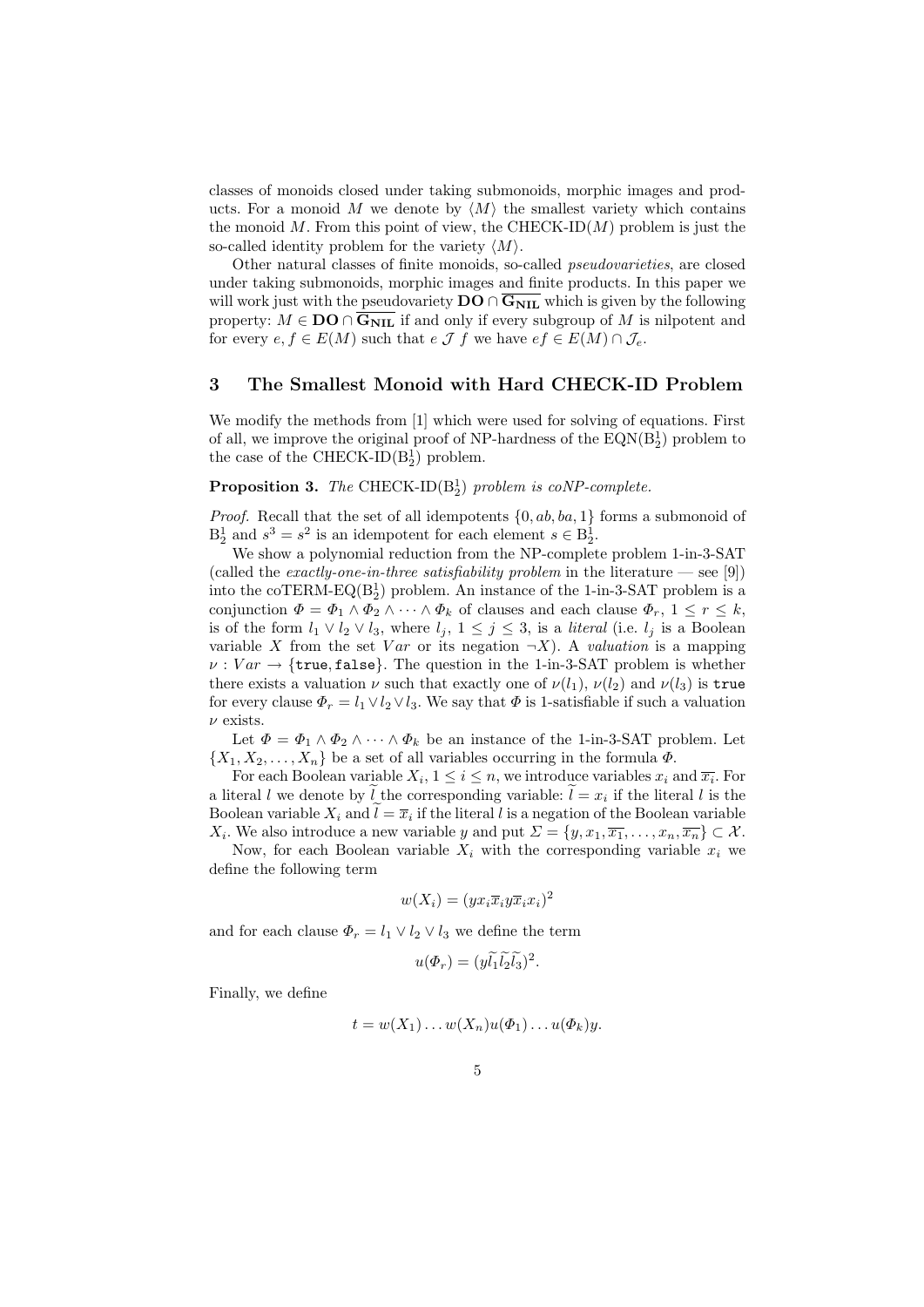The result will follow from the next:

*Claim:* The instance  $\Phi$  is 1-satisfiable if and only if there is a substitution  $\sigma$ :  $\Sigma \to \mathcal{B}_2^1$  such that  $\sigma(t)$  is not an idempotent, i.e. terms  $t^2$  and t are not equivalent in the monoid  $B_2^1$ .

Proof of the claim: Let  $\sigma : \Sigma \to \mathbb{B}^1_2$  be such that  $\sigma(t)$  is not an idempotent, i.e.  $\sigma(t) = a$  or  $\sigma(t) = b$ . We will discuss only the first case, the second one is obtained by interchanging a and b. It is easy to see that  $\sigma(y) = a$ , because w's and u's are squares, and thus  $\sigma(w(X_i))$  and  $\sigma(u(\Phi_r))$  are idempotents. Since  $\sigma(y) = a$  and y is contained in each  $w(X_i)$  and  $u(\Phi_r)$ , we see that  $\sigma(w(X_i))$  and  $\sigma(u(\Phi_r))$  cannot be equal to 1 and we can deduce that  $\sigma(w(X_i)) = \sigma(u(\Phi_r)) = ab$ . For every i we have  $\sigma(x_i), \sigma(\overline{x}_i) \in \{1, b\}$  and  $\sigma(x_i) \neq \sigma(\overline{x}_i)$  — otherwise  $\sigma(w(X_i)) = 0$ . So, we can define a valuation:  $\nu(X_i) = \text{true}$  if  $\sigma(x_i) = b$  (and  $\sigma(\overline{x}_i) = 1$  at the same time) and  $\nu(X_i) = \texttt{false}$  if  $\sigma(x_i) = 1$  (and  $\sigma(\overline{x}_i) = b$  at the same time). Now, for each clause  $\Phi_r = l_1 \vee l_2 \vee l_3$  exactly one of  $\nu(l_1)$ ,  $\nu(l_2)$  and  $\nu(l_3)$  is equal to true, because otherwise  $\sigma(u(\Phi_r)) = 0$ . Hence, the formula  $\Phi$  is 1-satisfiable.

If we assume that there is a valuation  $\nu$  which 1-satisfies the formula  $\Phi$ , then we can define the substitution  $\sigma : \Sigma \to \mathbf{B}^1_2$  in the following way. If  $\nu(X_i) = \mathtt{true}$ then we put  $\sigma(x_i) = b$  and  $\sigma(\overline{x}_i) = 1$ ; if  $\nu(X_i) = \texttt{false}$  then we put  $\sigma(x_i) = 1$ and  $\sigma(\bar{x}_i) = b$ ; and finally we put  $\sigma(y) = a$ . So, for each Boolean variable  $X_i$  we have  $\sigma(x_i\overline{x}_i) = \sigma(\overline{x}_ix_i) = b$ , hence  $\sigma(w(X_i)) = ab$ . Analogically,  $\sigma(u(\Phi_r)) = ab$ , hence  $\sigma(t) = a$  is not an idempotent.

Remark 4. If we consider an equation  $t = a$  instead of the identity  $t = t^2$  in the previous proof, then we obtain the proof of NP-completeness of  $EQN(B_2^1)$ similar to original proof from [1].

We use a result given by P. Tesson in his PhD Thesis  $[15]$  — the tractability of the Program Satisfiability problem for all monoids from the class  $\mathbf{DO} \cap \overline{\mathbf{G}_{\text{NIL}}}$ . We can deduce the following statement from his proofs, specially from the proofs of Lemmas 5.1. and 5.15.

**Proposition 5** ([15]). The  $2T$ -EQN(M) problem is decidable in polynomial time for every monoid  $M \in \mathbf{DO} \cap \overline{\mathbf{G}_{\textbf{NIL}}}$ .

We obtain the following statement as a direct consequence of Lemma 1.

**Proposition 6.** The POL-EQ(M) problem is decidable in polynomial time for every monoid  $M \in \mathbf{DO} \cap \overline{\mathbf{G_{NIL}}}$ .

Note that the class  $\mathbf{DO} \cap \overline{\mathbf{G_{NIL}}}$  contains many important classes of monoids, e.g. all commutative monoids and all idempotent monoids. As a side result we can also obtain the observation that the monoid  $B_2^1$  is the smallest one with the hard CHECK-ID problem, moreover it is the smallest among the monoids with the hard POL-EQ problem.

**Proposition 7.** Let  $M$  be an arbitrary monoid with at most five elements. Then the POL-EQ $(M)$  problem is decidable in polynomial time.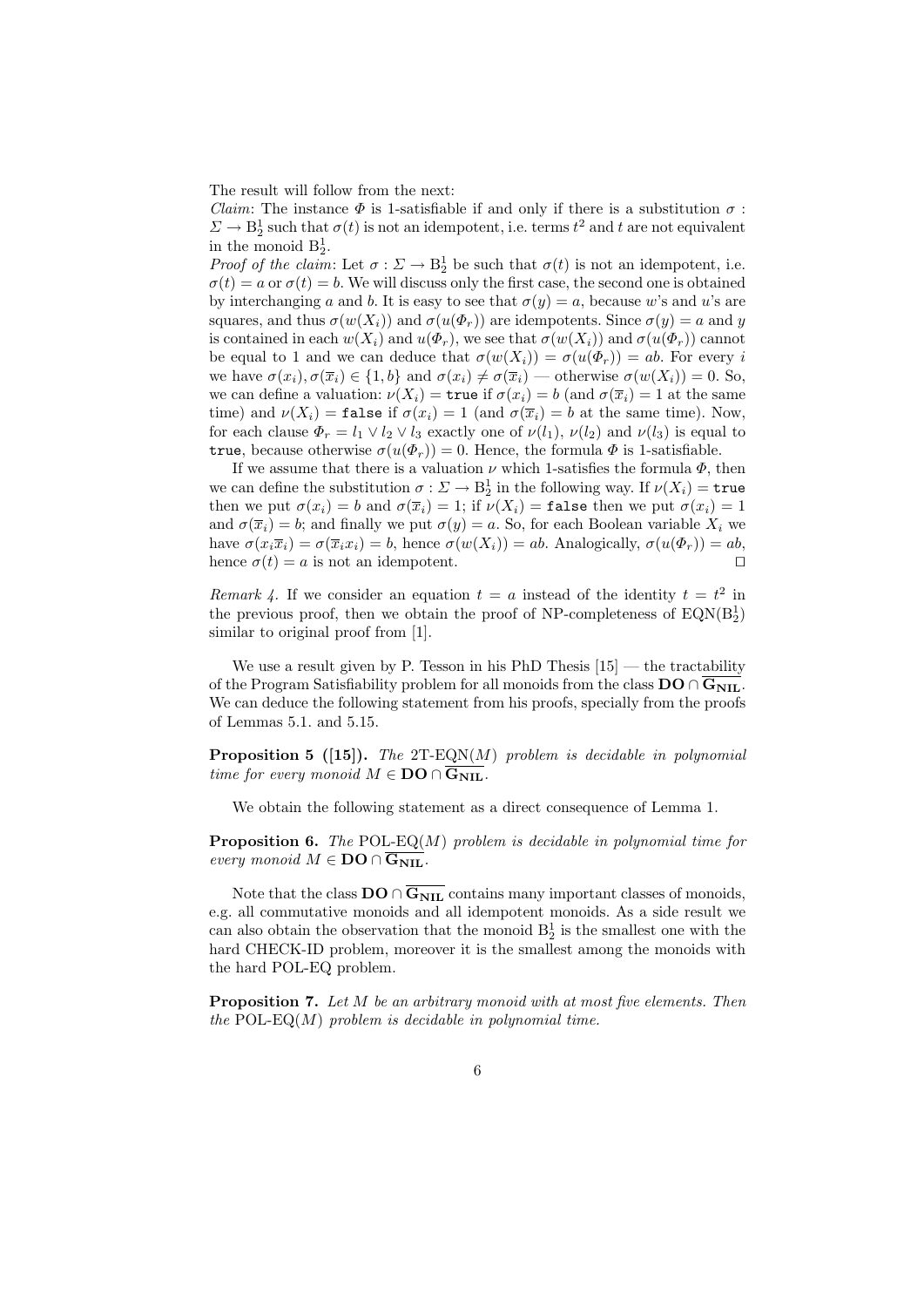*Proof.* We show that each monoid of this size is inside the class  $DO \cap G_{\text{NIL}}$  and hence the statement is a consequence of Proposition 6. Let a monoid M have at most five elements. Then  $M$  has only nilpotent subgroups because every nonnilpotent group has at least six elements. Assume for a moment that there are J-related idempotents  $e, f \in E(M)$  such that  $e f \notin E(M) \cap J_e$ . Clearly,  $1 \notin J_e$ because the J-class of 1 is a subgroup in every finite monoid. If  $e \mathcal{L} f$  then by Lemma 2 we have  $ef = e \in E(M) \cap \mathcal{J}_e$  a contradiction. So, e is not *L*-related to f and dually  $\mathcal{R}_e \neq \mathcal{R}_f$ . Hence  $\mathcal{J}_e$  contains at least two  $\mathcal{L}$ -classes and two R-classes, i.e.  $\mathcal{J}_e$  contains at least four elements. Since  $1 \notin \mathcal{J}_e$  and M has at most five elements, we see that  $M$  consists of the element 1 and the four-element class  $\mathcal{J}_e$ . Hence  $ef \in \mathcal{J}_e$  and  $(ef)^2 \in \mathcal{J}_e$ . Finally,  $(ef)^2 \mathcal{L}(ef)$ ,  $(ef)^2 \mathcal{R}(ef)$  and  $(ef)^2 = ef$  follows. This is a contradiction with  $ef \notin E(M) \cap \mathcal{J}_e$ .

Note that the proof of the previous proposition can be used to characterize all monoids outside  $\overline{DO} \cap \overline{G_{\text{NIL}}}$  which have six elements. Indeed, there is a unique six-element non-nilpotent group, namely  $S_3$  (the permutation group over a threeelement set). Further, if we consider a six-element monoid with idempotents  $e, f$ as in the proof, then there are exactly two possibilities: in the first case the class  $\mathcal{J}_e$  contains only two idempotents (namely  $e, f$ ) and then the monoid is isomorphic to  $B_2^1$  and in the second case the class  $\mathcal{J}_e$  contains three idempotents and then the monoid is isomorphic to  $A_2^1$ .

So, there are exactly three monoids outside the class  $\mathbf{DO} \cap \overline{\mathbf{G_{NII}}}$  which have at most six elements, namely  $B_2^1$ ,  $A_2^1$  and  $S_3$ . We show the tractability of the POL-EQ( $(A_2^1)$ ) problem in Lemma 8. Recently in [3,6], it was proved that the POL-EQ(S<sub>3</sub>) problem is decidable in polynomial time. Hence  $B_2^1$  is the only monoid with at most six elements and hard CHECK-ID and POL-EQ problems.

# **Lemma 8.** The POL-EQ( $A_2^1$ ) problem is decidable in polynomial time.

*Proof.* Let  $u, v \in (A_2^1 \cup \mathcal{X})^*$  be an instance of the POL-EQ( $A_2^1$ ) problem. We construct a certain set  $T_{u,v}$  of test morphisms which proves or disproves the equivalence of the polynomials  $u$  and  $v$ . A test morphism

$$
\tau_L : (\mathbf{A}_2^1 \cup \mathcal{X})^* \to \mathbf{A}_2^1
$$

for any 5-tuple  $L = (Y, x, y, c, d)$  where  $Y \subset \mathcal{X}, x, y \in \mathcal{X} \setminus Y, c, d \in A_2^1$  is defined in the following way:

$$
\tau_L(z) = \begin{cases}\n1, & z \in Y \\
c, & z = x \\
d, & z = y \\
a, & z \notin Y \cup \{x, y\}.\n\end{cases}
$$

Of course, there are too many such morphisms. However, it is clear that for every  $\tau_L$  we can compute the values  $\tau_L(u)$  and  $\tau_L(v)$  in polynomial time. In the rest of the proof we show how, given polynomials  $u$  and  $v$ , to select some test morphisms  $\tau_L$  such that the set  $T_{u,v}$  of the selected morphisms is of polynomial size with respect to the size of  $u$  and  $v$  and has the following property: there is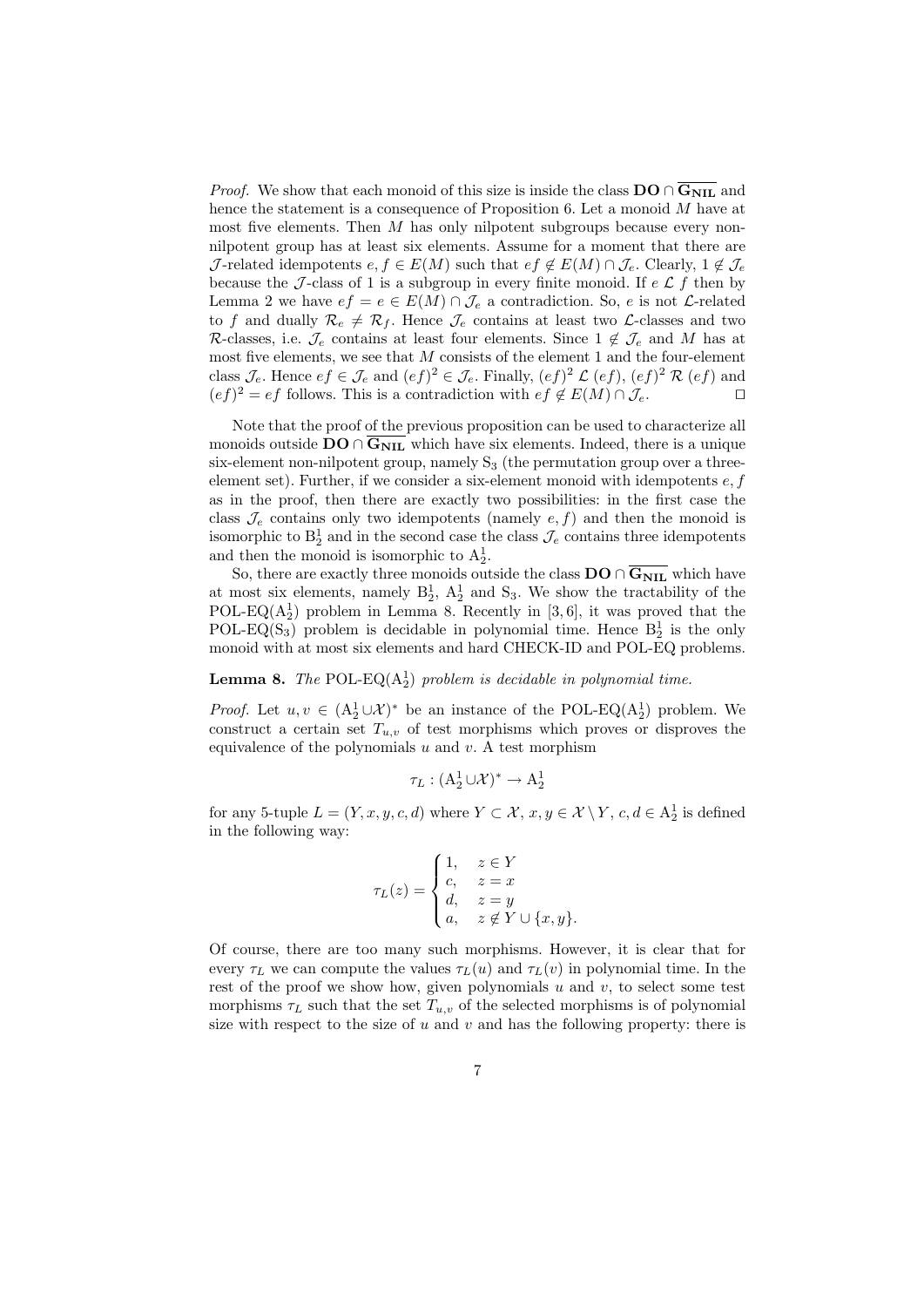a morphism  $\sigma$  such that  $\sigma(u) \neq \sigma(v)$  if and only if there is such a morphism in the set  $T_{u,v}$ . Clearly, this will imply that the problem POL-EQ( $A_2^1$ ) is solvable in polynomial time.

Assume that there is a morphism  $\sigma$  such that  $\sigma(u) \neq \sigma(v)$ . We consider several cases and for each of them we put polynomially many test morphisms into the set  $T_{u,v}$ .

1. Assume that  $\sigma(u) = 1$  and  $\sigma(v) \neq 1$ . There are two possibilities: the polynomial v contains some of the elements  $0, a, ab, ba, b$  or the polynomial v contains some variable  $x_v$  which does not occur in u and such that  $\sigma(x_v) \neq 1$ . In the first case we can consider the morphism  $\tau_L$  where  $L = (Y, x, y, c, d)$ ,  $Y = c(uv)$ ,  $x, y \in \mathcal{X} \backslash Y$  arbitrary variables,  $c = d = 0$ . This means that  $\tau_L$  maps all variables used in u and v to the element 1. Hence  $\tau_L(u) = 1 \neq \tau_L(v)$ . We put this morphism to  $T_{u,v}$ .

In the second case we can consider the morphism  $\tau_L$  where  $L = (Y, x, y, c, d)$ ,  $Y = c(uv) \setminus \{x_v\}, x = x_v$ , and y an arbitrary variable,  $c = d = 0$ . Then  $\tau_L(u) = 1 \neq \tau_L(v) = 0$ . This means that we need to put one test morphism to  $T_{u,v}$  for each choice of  $x \in c(v) \setminus c(u)$ . Surely, we need only polynomially many morphisms.

2. Assume that  $\sigma(u), \sigma(v) \in \mathcal{J}_a$  but these elements are not R-related (the case when they are not *L*-related is dual<sup>2</sup>), i.e. we can assume  $\sigma(u)$  R a and  $\sigma(v)$  R b. Let p be the longest prefix of u such that  $\sigma(p) = 1$ , i.e.  $u = pku'$ where  $p, u' \in (A_2^1 \cup \mathcal{X})^*, k \in \{a, ab\} \cup \mathcal{X}, \sigma(p) = 1, \sigma(k) \in \{a, ab\}),$  and let q be the longest prefix of v such that  $\sigma(q) = 1$ , i.e.  $v = q\ell v'$  where  $q, v' \in$  $(A_2^1 \cup \mathcal{X})^*, \ell \in \{b, ba\} \cup \mathcal{X}, \sigma(q) = 1, \sigma(\ell) \in \{b, ba\}).$  If  $k \in \{a, ab\}$  and  $\ell \in \{b, ba\}$ then we consider the morphism  $\tau_L$  where  $L = (c(pq), x, y, 0, 0), x, y \notin c(uv)$ arbitrary variables. Then  $\tau_L(u) \mathcal{R}$  a and  $\tau_L(v) \mathcal{R}$  b. Analogically, if  $k = x_u \in \mathcal{X}$ ,  $\sigma(x_u) \in \{a, ab\}$  and  $\ell \in \{b, ba\}$  then we consider the morphism  $\tau_L$  where  $L =$  $(c(pq), x_u, y, a, 0), y \notin c(uv)$  an arbitrary variable, and we have  $\tau_L(u) \mathcal{R}$  a and  $\tau_L(v)$  R b again. The situations when  $\ell \in \mathcal{X}$  are similar. This means that we need to put one test morphism to  $T_{u,v}$  for each pair of prefixes p of u and q of v. We use polynomially many morphisms.

3. The last case which we have to discuss is that  $\sigma(u)$   $\mathcal{J}$  a but  $\sigma(v) = 0$ (the case  $\sigma(v)$ )  $\mathcal{J}$  a but  $\sigma(u) = 0$  is analogical). If  $\sigma(x_v) = 0$  for some variable  $x_v \in c(v)$ , then  $x_v$  does not occur in u and we can use the test morphism from case 1. We also use the test morphism from case 1 in the situation when  $v$ contains 0.

So, we assume that  $\sigma(x) \neq 0$  for all variables and that u and v do not contain 0. Now, v has a factor  $\alpha w\beta$  where  $\alpha, \beta \in A_2^1 \cup \mathcal{X}, w \in (\mathcal{X} \cup \{1\})^*$  and  $\sigma(\alpha) \in \{b, ab\}, \ \sigma(w) = 1, \ \sigma(\beta) \in \{b, ba\}.$  If  $\alpha, \beta \in \mathcal{X}$  then we consider the morphism  $\tau_L$  where  $L = (c(w), \alpha, \beta, \sigma(\alpha), \sigma(\beta))$ ; if  $\alpha \in \mathcal{X}$  and  $\beta \in \{b, ba\}$  then we consider  $\tau_L$  where  $L = (c(w), \alpha, y, \sigma(\alpha), 0)$  and  $y \in \mathcal{X} \setminus c(uv)$ ; (and similarly if  $\alpha \in \{b, ab\}, \beta \in \mathcal{X}$ ; and finally if  $\alpha \in \{b, ab\}$  and  $\beta \in \{b, ba\}$  then we use the test morphism from case 1. In all situations  $\tau_L(u) \in \mathcal{J}_a$  and  $\tau_L(v) = 0$ . This means that we need to put one test morphism to  $T_{u,v}$  for each factor w of v.

<sup>&</sup>lt;sup>2</sup> We just switch from prefixes to suffixes in the following argument.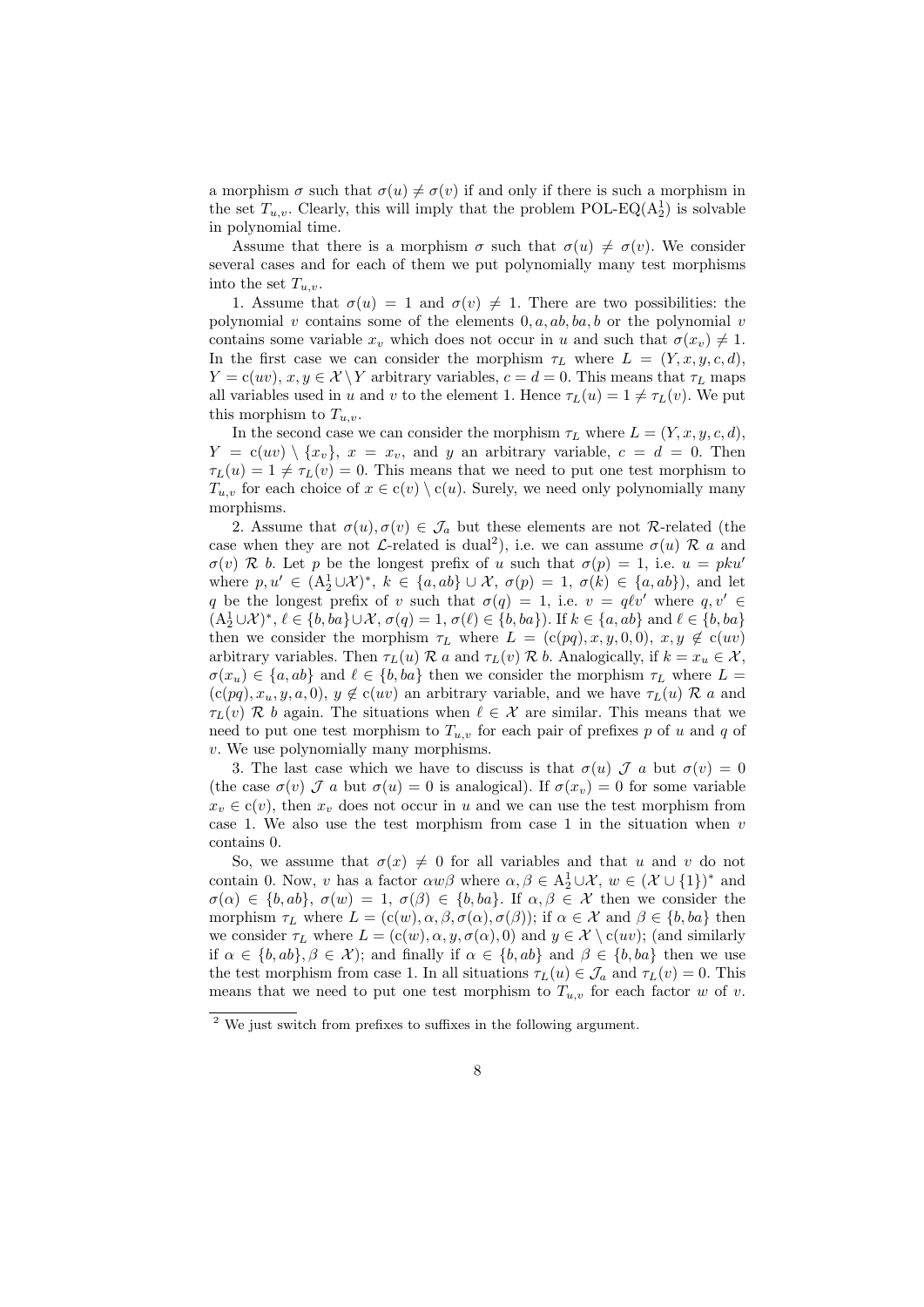There are only polynomially many factors of  $v$ , hence we put polynomially many morphisms to  $T_{u,v}$ .

Note that arguments similar to those used in the previous proof lead also to the observation that the  $2T$ -EQN( $A_2$ ) problem is decidable in polynomial time, in particular the  $EQN(A_2^1)$  problem is decidable in polynomial time too. This result is contained in [1].

We also note that the tractability of the CHECK-ID( $A_2$ ) problem has been proved by Szabó and Seif [13] who used different techniques.

### 4 Final Remarks

We recall a well-known fact.

# Lemma 9.  $B_2^1 \in \langle A_2^1 \rangle$ .

*Proof.* Let  $A_2^1 = \{1, c, d, cd, dc, 0\}$ , where  $c^2 = c$ ,  $d^2 = 0$ ,  $cdc = c$ ,  $dcd = d$ . We denote M the submonoid of the monoid  $A_2^1 \times A_2^1$  generated by the elements  $a = (c, d)$  and  $b = (d, c)$ . The monoid M contains the elements  $1_{A_2^1 \times A_2^1} = (1, 1)$ , a, b,  $ab = (cd, dc)$ ,  $ba = (dc, cd)$  and a certain subset I of elements with 0 on one of the coordinates. We also have  $aba = a$ ,  $bab = b$ , and  $a^2, b^2 \in I$ . Moreover, the set I is an ideal of M. Now, one can check that the mapping  $\varphi : M \to \mathbb{B}^1_2$  given by the images of generators  $\varphi(a) = a, \varphi(b) = b$  is a surjective morphism, where  $\varphi(x) = 0$  for each  $x \in I$ . In other words  $B_2^1$  is the Rees quotient of M by the ideal  $I$ .

This lemma has interesting consequences. First, it shows that the class of all finite monoids with the tractable identity checking problem is not a pseudovariety.

Although methods and results concerning the CHECK-ID problems and the POL-EQ problems are very close, the complexity of the problems is not always the same.

**Proposition 10.** The CHECK-ID( $B_2^1 \times A_2^1$ ) problem is decidable in polynomial time and the POL-EQ( $B_2^1 \times A_2^1$ ) problem is coNP-complete.

*Proof.* From Lemma 9 we have  $\langle A_2^1 \rangle = \langle B_2^1 \times A_2^1 \rangle$ , hence the CHECK-ID( $B_2^1 \times A_2^1$ ) problem is decidable in polynomial time by Lemma 8. On the other hand we show that the POL-EQ( $B_2^1$ ) problem can be reduced to the POL-EQ( $B_2^1 \times A_2^1$ ) problem. Then the statement follows from Proposition 3.

First, we consider a morphism  $\alpha : B_2^1 \to B_2^1 \times A_2^1$  given by the rule  $\alpha(m)$  =  $(m, 0)$  for every  $m \in B_2^1$ . This morphism can be extended to the morphism  $\alpha: (\mathrm{B}_2^1 \cup \mathcal{X})^* \to (\mathrm{B}_2^1 \times \mathrm{A}_2^1 \cup \mathcal{X})^*$ . Now, if we have an instance of the POL-EQ( $\mathrm{B}_2^1$ ) problem  $u, v \in (\dot{\mathbf{B}}_2^1 \dot{\cup} \mathcal{X})^*$  then we consider the instance  $s = \alpha(u) \cdot (1,0), t = \alpha(v) \cdot$  $(1,0)$  of the POL-EQ( $B_2^1 \times A_2^1$ ) problem. It is easy to see that the polynomials s and t are equivalent in  $B_2^1 \times A_2^1$  if and only if the polynomials u and v are equivalent in  $B_2^1$ . It is also clear that this is a polynomial reduction.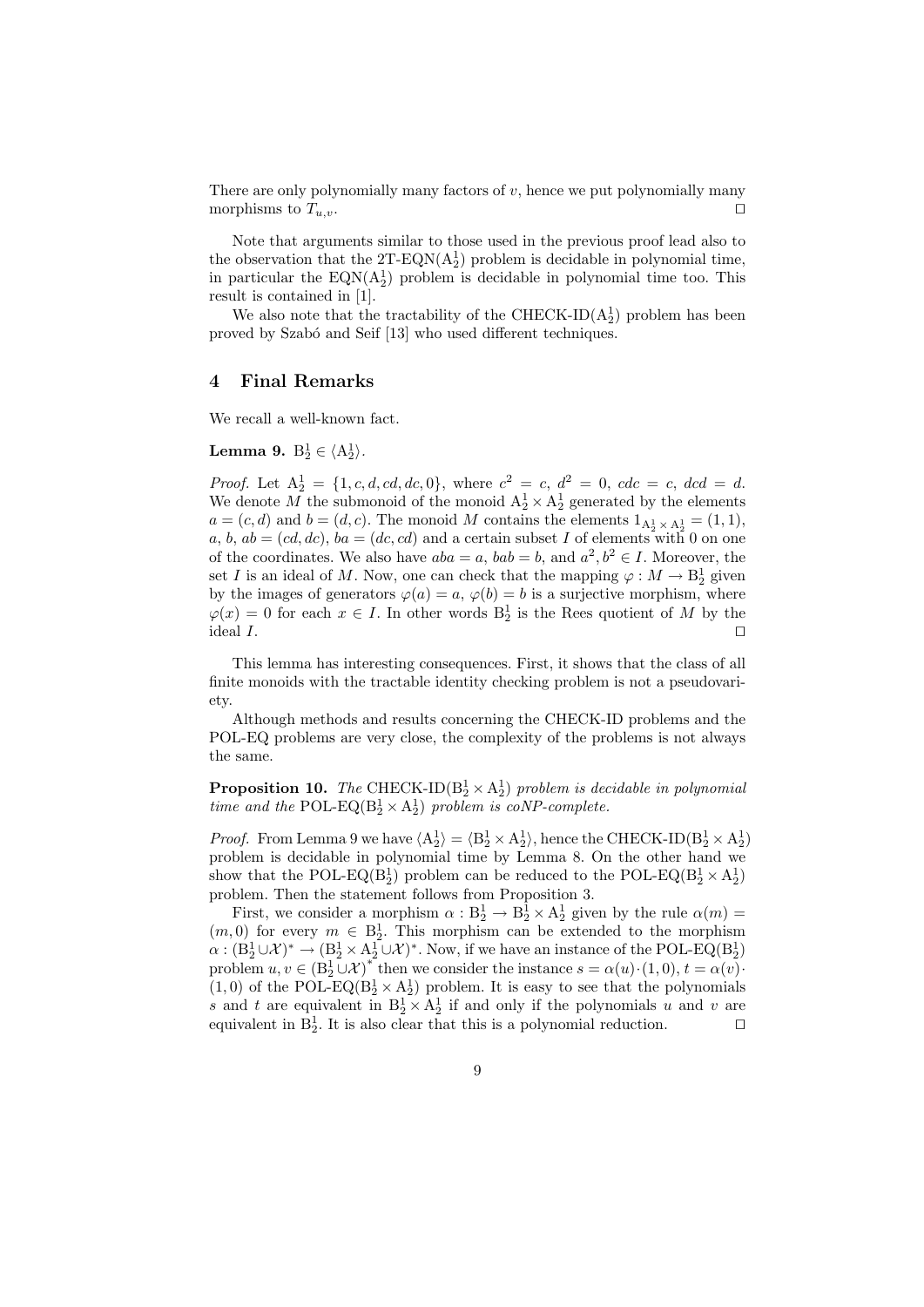Note that the  $EQN(B_2^1 \times A_2^1)$  problem is NP-complete, because we can reduce the EQN( $B_2^1$ ) problem (see Remark 4) to the EQN( $B_2^1 \times A_2^1$ ) problem using the same idea as in the previous proof.

The relationship between the problems CHECK-ID, POL-EQ and EQN could be a task for a future research on this field.

#### Historical remark

Before the paper was finished, its preliminary version had been available on the author's web page for a long time. For that reason some papers  $(e.g. [6])$  refer to the preprint which had contained a few additional results, namely examples of monoids with different complexity of the studied problems.

Also a note in the paper [11] mentioned the preprint version.

#### Acknowledgments

I would like to thank: Pascal Tesson for sending me his excellent PhD thesis and for drawing my attention to his results concerning equations, Michal Kunc and Libor Polák for useful discussions, and the anonymous referee for corrections of my language errors and suggestions how to improve the presentation of the paper.

### References

- 1. Barrington, D.M., McKenzie, P., Moore, C., Tesson, P., Thérien, D.: Equation satisfiability and program satisfiability for finite monoids. In Proceedings of MFCS'00, LNCS 1893, 172–181 (2000)
- 2. Burris, S., Lawrence, J.: The equivalence problem for finite rings. J. of Symbolic Computation 15, 67–71 (1993)
- 3. Burris, S., Lawrence, J.: Results on the equivalence problem for finite groups. Algebra Universalis 52/4, 495–500 (2005)
- 4. Goldmann, M., Russell, A.: The complexity of solving equations over finite groups. Proc. IEEE Conference on Computational Complexity, 80–86 (1999)
- 5. Howie, J.M.: Fundamentals of Semigroup Theory. Oxford University Press (1995)
- 6. Horváth, G., Szabó, Cs.: The complexity of checking identities over finite groups. Int. J. Algebra and Computation 16/5, 931–939 (2006)
- 7. Horváth, G., Lawrence, J., Mérai, L., Szabó, Cs.: The complexity of the equivalence problem for nonsolvable groups. Bull. London Math. Soc. 39, 433–438 (2007)
- 8. Hunt, H., Stearns, R.: The complexity for equivalence for commutative rings. J. of Symbolic Computation 10, 411–436 (1990)
- 9. Papadimitriou, C.H.: Computational Complexity. Addison-Wesley Publishing Company (1994)
- 10. Plescheva, S.V., Vértesi, V.: Complexity of the identity checking problem in a 0simple semigroup. Proc. Ural. State Univ. 43, Computer Science and Information Technology 1, 72–102 (2006) (Russian)
- 11. Seif, S.: The Perkins semigroup has coNP-complete term-equivalence problem. Int. J. Algebra and Computation 15/2, 317–326 (2005)